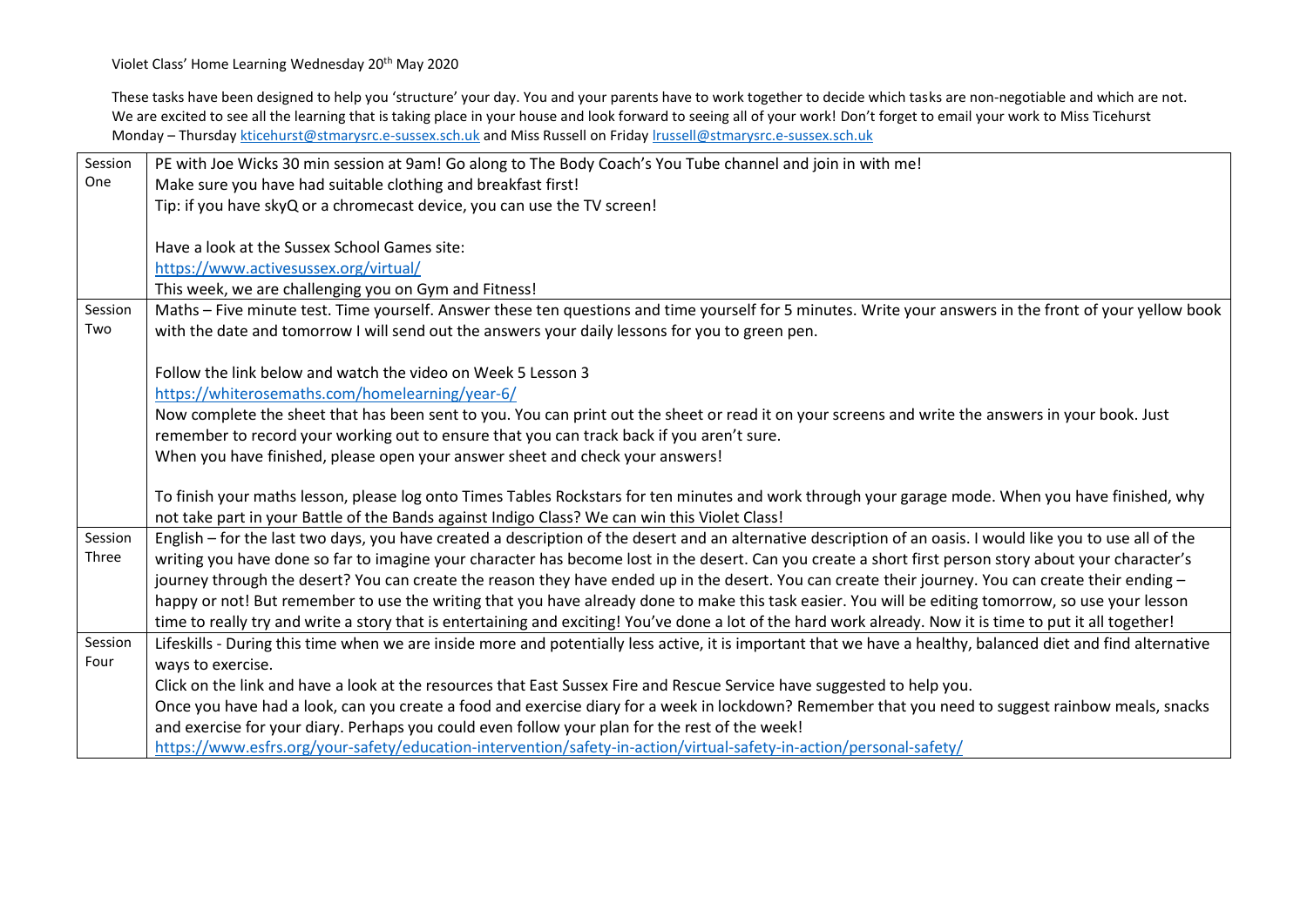Violet Class' Home Learning Wednesday 20<sup>th</sup> May 2020

These tasks have been designed to help you 'structure' your day. You and your parents have to work together to decide which tasks are non-negotiable and which are not. We are excited to see all the learning that is taking place in your house and look forward to seeing all of your work! Don't forget to email your work to Miss Ticehurst Monday – Thursday [kticehurst@stmarysrc.e-sussex.sch.uk](mailto:kticehurst@stmarysrc.e-sussex.sch.uk) and Miss Russell on Friday [lrussell@stmarysrc.e-sussex.sch.uk](mailto:lrussell@stmarysrc.e-sussex.sch.uk)

| Session | <b>Wellbeing Week</b>                                                                                                                                       |
|---------|-------------------------------------------------------------------------------------------------------------------------------------------------------------|
| Five    | Today we will be thinking about your wellbeing in terms of sleep. Sleep is a very underrated part of our wellbeing but it is vitally important. To begin, I |
|         | would like you to think about the statements here and mark them true or false.                                                                              |
|         | 1. 5 degrees Celsius is the optimum temperature for a good night's sleep.                                                                                   |
|         | 2. Teenagers need more sleep than adults                                                                                                                    |
|         | Eating cheese before bed gives you nightmares.<br>3.                                                                                                        |
|         | Three years is the longest time someone has gone without sleep.<br>4.                                                                                       |
|         | It is good to stretch before you sleep.<br>5.                                                                                                               |
|         | Bananas and cabbage helps you sleep better.<br>6.                                                                                                           |
|         | Chocolate and chips help you sleep.                                                                                                                         |
|         | Using electronic devices such as phones or tablets before bed help you to sleep better.<br>8.                                                               |
|         | Reading a book or listening to music can help you go to sleep.<br>9.                                                                                        |
|         | Now check your answers against the attached sheet.                                                                                                          |
|         | would now like you do a bit of research of your own and find out the benefits of getting a good amount of sleep. Can you create a leaflet of your own       |
|         | persuading teenagers to recognise the importance of good sleep? Think about what might persuade them, how you present your information and using            |
|         | your non-chronological report skills such as bullet points for lists.                                                                                       |
|         | You could also keep a sleep diary for a week using the table below if you are interested in your own sleep patterns.                                        |
|         |                                                                                                                                                             |